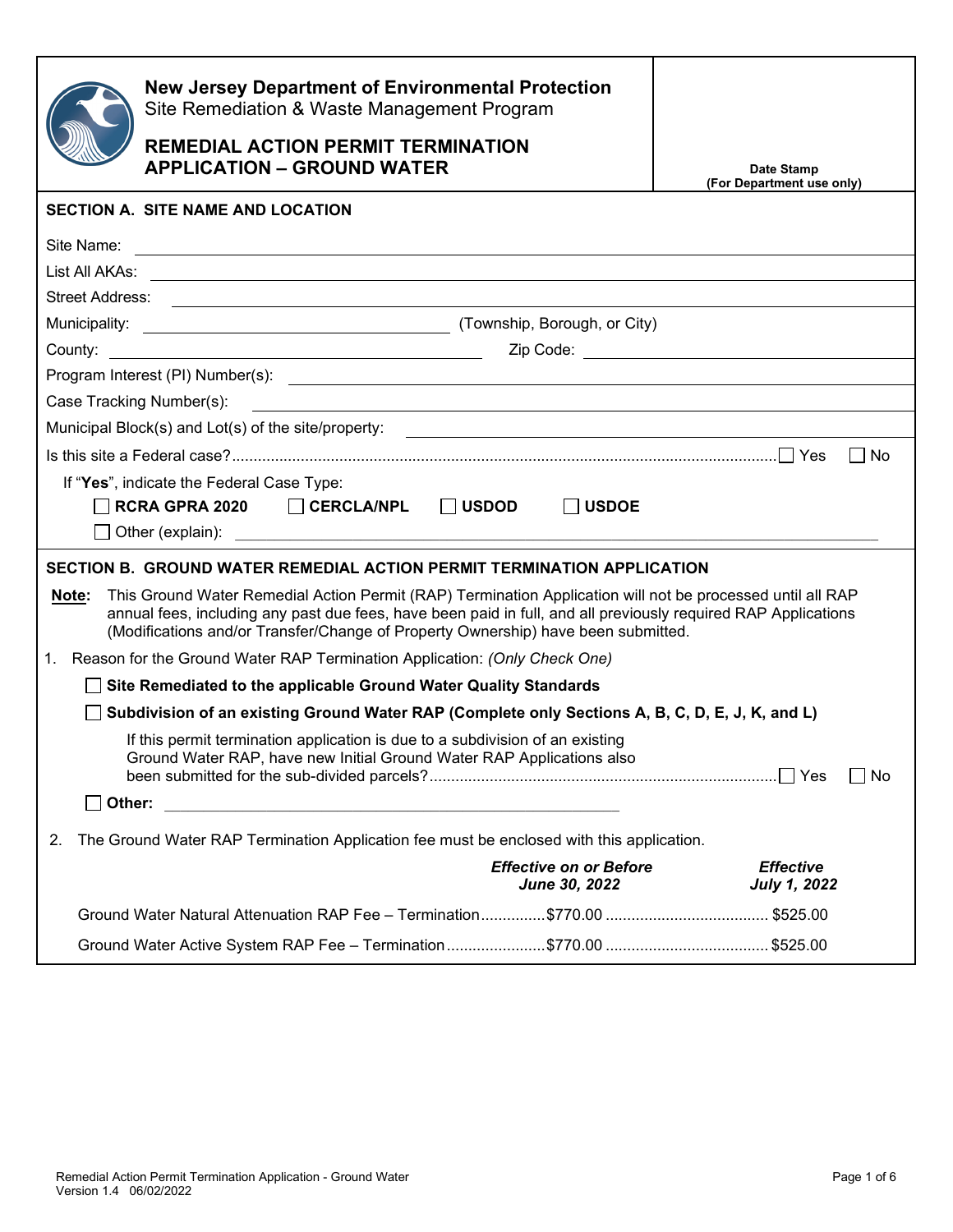| SECTION C. PERSON RESPONSIBLE FOR CONDUCTING THE REMEDIATION - CO-PERMITTEE                                                                                                                                                                                                                                                                                  |                                                                                                                                                                                                                                                     |  |                                                                                                                                                                                                                                                                                                                                                        |  |
|--------------------------------------------------------------------------------------------------------------------------------------------------------------------------------------------------------------------------------------------------------------------------------------------------------------------------------------------------------------|-----------------------------------------------------------------------------------------------------------------------------------------------------------------------------------------------------------------------------------------------------|--|--------------------------------------------------------------------------------------------------------------------------------------------------------------------------------------------------------------------------------------------------------------------------------------------------------------------------------------------------------|--|
|                                                                                                                                                                                                                                                                                                                                                              |                                                                                                                                                                                                                                                     |  | □ Addendum for additional Person Responsible for Conducting the Remediation has been completed.                                                                                                                                                                                                                                                        |  |
|                                                                                                                                                                                                                                                                                                                                                              |                                                                                                                                                                                                                                                     |  |                                                                                                                                                                                                                                                                                                                                                        |  |
|                                                                                                                                                                                                                                                                                                                                                              |                                                                                                                                                                                                                                                     |  |                                                                                                                                                                                                                                                                                                                                                        |  |
|                                                                                                                                                                                                                                                                                                                                                              |                                                                                                                                                                                                                                                     |  |                                                                                                                                                                                                                                                                                                                                                        |  |
|                                                                                                                                                                                                                                                                                                                                                              |                                                                                                                                                                                                                                                     |  |                                                                                                                                                                                                                                                                                                                                                        |  |
|                                                                                                                                                                                                                                                                                                                                                              |                                                                                                                                                                                                                                                     |  |                                                                                                                                                                                                                                                                                                                                                        |  |
|                                                                                                                                                                                                                                                                                                                                                              |                                                                                                                                                                                                                                                     |  |                                                                                                                                                                                                                                                                                                                                                        |  |
|                                                                                                                                                                                                                                                                                                                                                              |                                                                                                                                                                                                                                                     |  |                                                                                                                                                                                                                                                                                                                                                        |  |
|                                                                                                                                                                                                                                                                                                                                                              |                                                                                                                                                                                                                                                     |  | □ Check the box if the Person Responsible for Conducting the Remediation is the Primary Contact for Permit Compliance                                                                                                                                                                                                                                  |  |
|                                                                                                                                                                                                                                                                                                                                                              | SECTION D. CURRENT OWNER OF THE SITE - CO-PERMITTEE                                                                                                                                                                                                 |  |                                                                                                                                                                                                                                                                                                                                                        |  |
|                                                                                                                                                                                                                                                                                                                                                              | Addendum for additional Owner of the Site has been completed.                                                                                                                                                                                       |  |                                                                                                                                                                                                                                                                                                                                                        |  |
|                                                                                                                                                                                                                                                                                                                                                              |                                                                                                                                                                                                                                                     |  |                                                                                                                                                                                                                                                                                                                                                        |  |
|                                                                                                                                                                                                                                                                                                                                                              |                                                                                                                                                                                                                                                     |  |                                                                                                                                                                                                                                                                                                                                                        |  |
|                                                                                                                                                                                                                                                                                                                                                              |                                                                                                                                                                                                                                                     |  |                                                                                                                                                                                                                                                                                                                                                        |  |
|                                                                                                                                                                                                                                                                                                                                                              |                                                                                                                                                                                                                                                     |  |                                                                                                                                                                                                                                                                                                                                                        |  |
|                                                                                                                                                                                                                                                                                                                                                              |                                                                                                                                                                                                                                                     |  |                                                                                                                                                                                                                                                                                                                                                        |  |
|                                                                                                                                                                                                                                                                                                                                                              |                                                                                                                                                                                                                                                     |  |                                                                                                                                                                                                                                                                                                                                                        |  |
|                                                                                                                                                                                                                                                                                                                                                              |                                                                                                                                                                                                                                                     |  |                                                                                                                                                                                                                                                                                                                                                        |  |
|                                                                                                                                                                                                                                                                                                                                                              | $\Box$ Check the box if the owner is the Primary Contact for Permit Compliance                                                                                                                                                                      |  |                                                                                                                                                                                                                                                                                                                                                        |  |
|                                                                                                                                                                                                                                                                                                                                                              | <b>SECTION E. ATTACHED DOCUMENTS</b>                                                                                                                                                                                                                |  |                                                                                                                                                                                                                                                                                                                                                        |  |
|                                                                                                                                                                                                                                                                                                                                                              | Attach the following documents: (Check all that apply)                                                                                                                                                                                              |  |                                                                                                                                                                                                                                                                                                                                                        |  |
|                                                                                                                                                                                                                                                                                                                                                              |                                                                                                                                                                                                                                                     |  |                                                                                                                                                                                                                                                                                                                                                        |  |
|                                                                                                                                                                                                                                                                                                                                                              | Note: All electronic copies should be provided in Adobe PDF file format on a compact disc (CD).<br>Hard copy and electronic copy of the completed Ground Water RAP Termination Application using the current form<br>on the NJDEP Website.          |  |                                                                                                                                                                                                                                                                                                                                                        |  |
| Hard copy and electronic copy of the cover letter explaining the reason(s) for the Ground Water RAP Termination<br>Application with a summary report of the necessary documentation supporting the termination, including a<br>description of the ground water sampling method/events conducted that accounted for the seasonal fluctuations at<br>the site. |                                                                                                                                                                                                                                                     |  |                                                                                                                                                                                                                                                                                                                                                        |  |
|                                                                                                                                                                                                                                                                                                                                                              | Electronic copy of a summary of the ground water sampling results by monitoring well in tabular format, including all<br>historical ground water sampling data for the site.                                                                        |  |                                                                                                                                                                                                                                                                                                                                                        |  |
|                                                                                                                                                                                                                                                                                                                                                              | Electronic copy of the ground water laboratory data that is being used to terminate the Ground Water RAP.                                                                                                                                           |  |                                                                                                                                                                                                                                                                                                                                                        |  |
|                                                                                                                                                                                                                                                                                                                                                              | Electronic copy of a scaled site map depicting all ground water monitoring wells/temporary well points on it.                                                                                                                                       |  |                                                                                                                                                                                                                                                                                                                                                        |  |
|                                                                                                                                                                                                                                                                                                                                                              | Electronic copy of the field sampling sheets.                                                                                                                                                                                                       |  |                                                                                                                                                                                                                                                                                                                                                        |  |
|                                                                                                                                                                                                                                                                                                                                                              | Indeterminate Vapor Intrusion Pathway Status - Electronic copy of the sub-slab soil gas sampling results for each<br>building along with a scaled site map depicting the building and sub-slab soil gas sampling locations on it, if<br>applicable. |  |                                                                                                                                                                                                                                                                                                                                                        |  |
|                                                                                                                                                                                                                                                                                                                                                              | Vapor Intrusion Long-Term Monitoring Plan - Electronic copy of the sub-slab soil gas sampling results for each<br>building along with a scaled site map depicting the building and sub-slab soil gas sampling locations on it, if<br>applicable.    |  |                                                                                                                                                                                                                                                                                                                                                        |  |
|                                                                                                                                                                                                                                                                                                                                                              | locations on it, if applicable.                                                                                                                                                                                                                     |  | Vapor Intrusion Engineering Control/Mitigation System - Electronic copy of the sub-slab soil gas and indoor air<br>sampling results for each building along with a scaled site map depicting the location of the building, the vapor<br>intrusion engineering control/mitigation system type/design, and the sub-slab soil gas and indoor air sampling |  |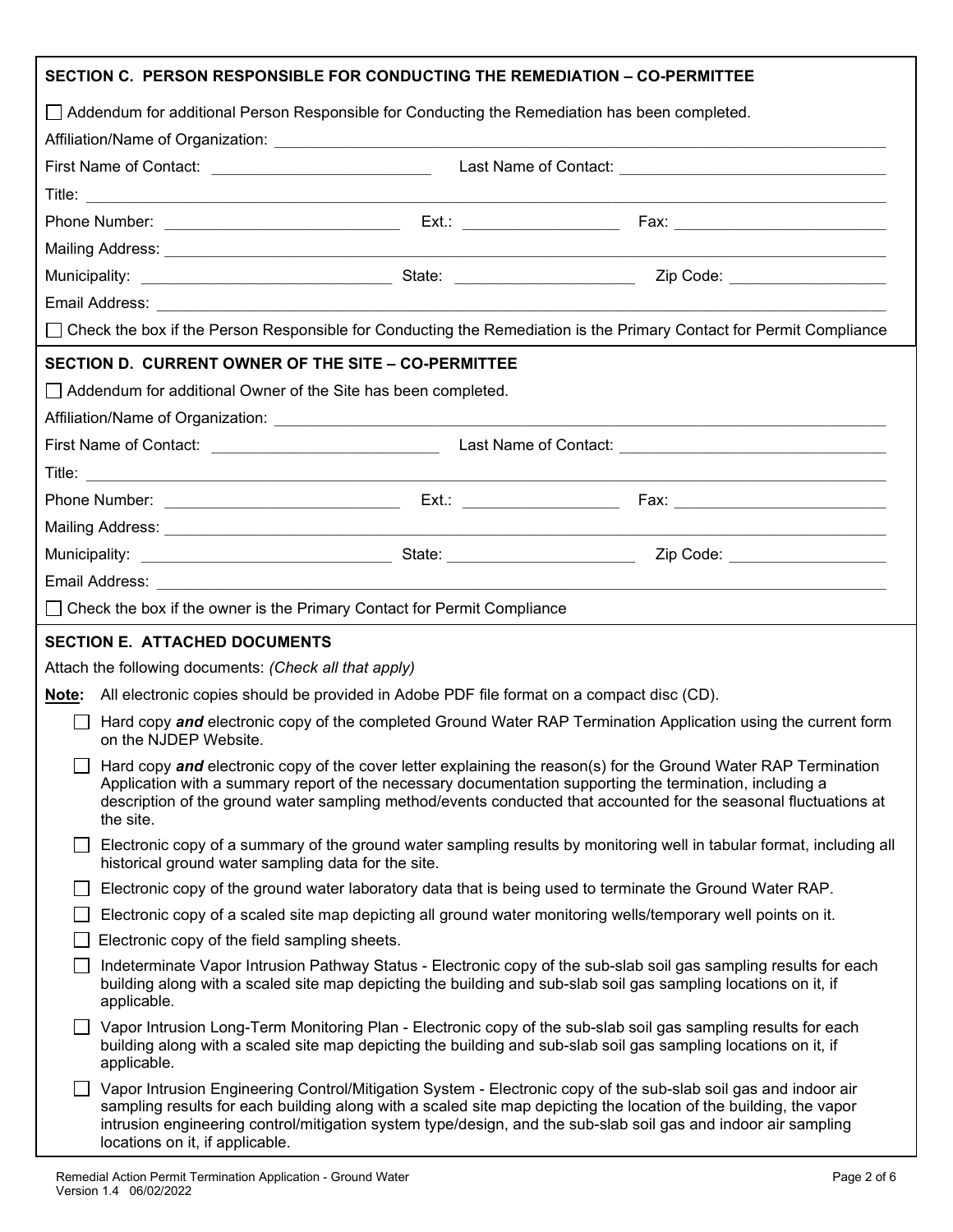|    | Point of Entry Treatment (POET) Water System - Electronic copy of the potable well sampling results for each<br>building along with a scaled site map depicting the building and the potable well sampling locations on it, if<br>applicable.                   |       |
|----|-----------------------------------------------------------------------------------------------------------------------------------------------------------------------------------------------------------------------------------------------------------------|-------|
|    | <b>SECTION F. GROUND WATER SAMPLING INFORMATION</b>                                                                                                                                                                                                             |       |
| 1. | Do the results of the ground water sampling demonstrate that the contaminant<br>concentrations have decreased to or below the applicable Ground Water Quality<br>Standards for at least two consecutive sampling events accounting for seasonal                 | No    |
|    | If "No", provide the justification for the deviation of this ground water sampling<br>requirement in Section I below.                                                                                                                                           |       |
| 2. | Was ground water sampling conducted in accordance with the approved Ground Water                                                                                                                                                                                | No    |
|    | If "No", provide the justification for the deviation of the Ground Water Monitoring Plan in Section I below.                                                                                                                                                    |       |
|    | <b>SECTION G. FINANCIAL ASSURANCE</b>                                                                                                                                                                                                                           |       |
|    |                                                                                                                                                                                                                                                                 | No    |
|    | <b>SECTION H. AFFECTED RECEPTOR SUMMARY</b>                                                                                                                                                                                                                     |       |
|    |                                                                                                                                                                                                                                                                 | No    |
|    | If "No", proceed to Question 2 below.                                                                                                                                                                                                                           |       |
|    | If "Yes", has sub-slab soil gas sampling been conducted in accordance with the<br>Department's most current Vapor Intrusion Technical Guidance document to demonstrate<br>that these buildings no longer have an Indeterminate Vapor Intrusion Pathway          | No    |
|    | If "Yes", the sub-slab soil gas sampling results for each building along with<br>a scaled site map depicting the building and sub-slab soil gas sampling locations<br>should be attached as indicated in Section E above.                                       |       |
|    | If "No", then provide the justification for the deviation of this sub-slab soil gas sampling<br>requirement in Section I below.                                                                                                                                 |       |
|    | 2. Was there soil gas contamination above the Soil Gas Screening Levels                                                                                                                                                                                         | No    |
|    | If "No", proceed to Question 3 below.                                                                                                                                                                                                                           |       |
|    | If "Yes", has sub-slab soil gas sampling been conducted in accordance with the<br>Department's most current Vapor Intrusion Technical Guidance document to demonstrate<br>that these buildings no longer have an Indeterminate Vapor Intrusion Pathway          | ∐ No  |
|    | If "Yes", the sub-slab soil gas sampling results for each building along with<br>a scaled site map depicting the building and sub-slab soil gas sampling locations<br>should be attached as indicated in Section E above.                                       |       |
|    | If "No", then provide the justification for the deviation of this sub-slab soil gas sampling<br>requirement in Section I below.                                                                                                                                 |       |
|    | 3. Were there any vapor intrusion engineering controls/mitigation systems installed at                                                                                                                                                                          | No    |
|    | If "No", proceed to Question 4 below.                                                                                                                                                                                                                           |       |
|    | If "Yes", has sub-slab soil gas and indoor air sampling been conducted in accordance<br>with the Department's most current Vapor Intrusion Technical Guidance document to demonstrate<br>that these vapor intrusion engineering controls/mitigation systems are | ∣ ∣No |
|    |                                                                                                                                                                                                                                                                 |       |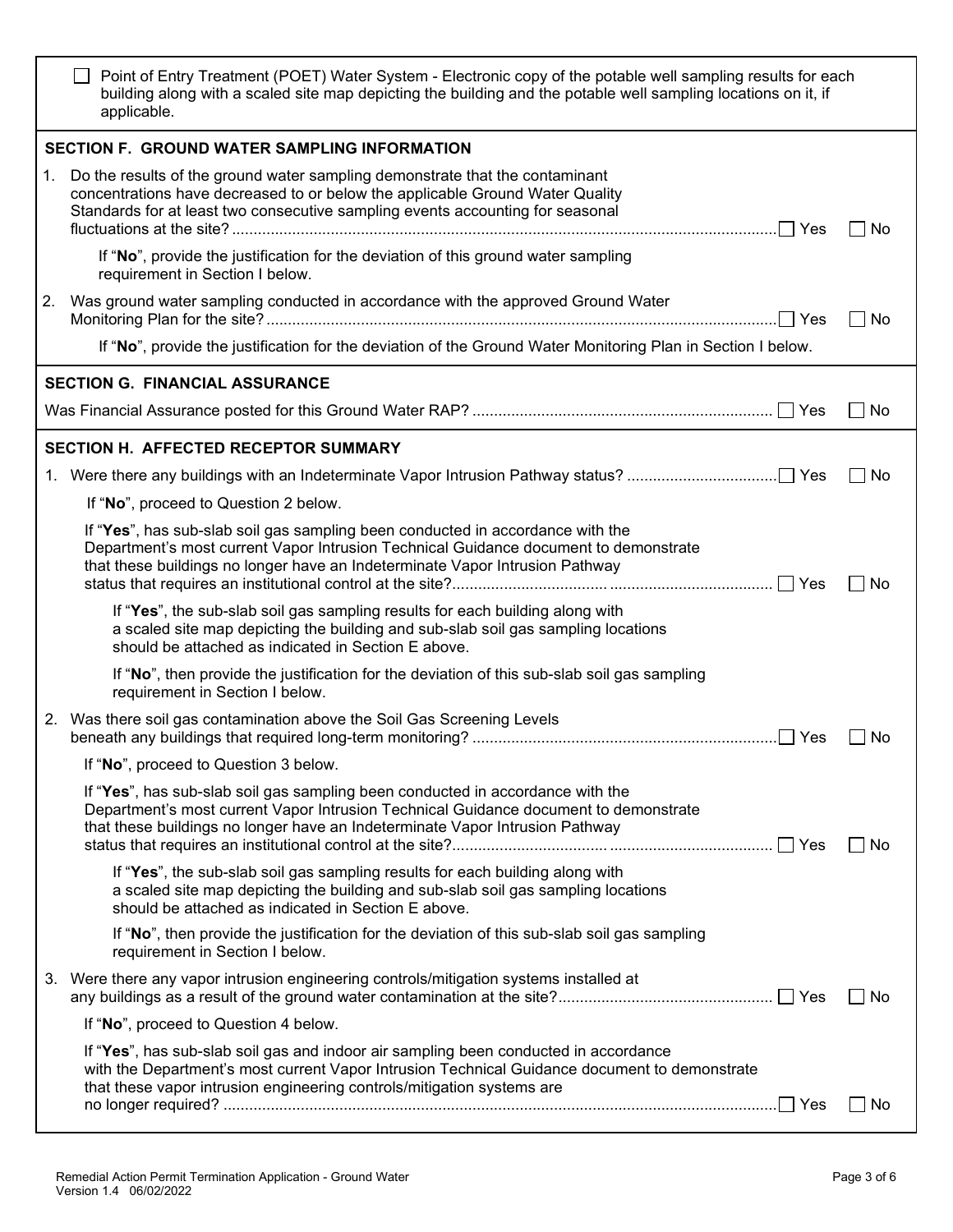| If "Yes", the sub-slab soil gas and indoor air sampling results for each building<br>along with a scaled site map depicting the location of the building, the vapor intrusion<br>engineering control/mitigation system type/design, and the sub-slab soil gas and indoor<br>air sampling locations should be attached as indicated in Section E above. |        |
|--------------------------------------------------------------------------------------------------------------------------------------------------------------------------------------------------------------------------------------------------------------------------------------------------------------------------------------------------------|--------|
| If "No", then provide the justification for the deviation of this sub-slab soil gas and indoor<br>air sampling requirement in Section I below.                                                                                                                                                                                                         |        |
| 4. Were there any Point of Entry Treatment (POET) water systems                                                                                                                                                                                                                                                                                        | – I No |
| If "No", proceed to the next Section.                                                                                                                                                                                                                                                                                                                  |        |
| If "Yes", has potable well sampling been conducted to demonstrate that the POET                                                                                                                                                                                                                                                                        | No     |
| If "Yes", the potable well sampling results for each building along with a<br>scaled site map depicting the building and the potable well sampling locations<br>should be attached as indicated in Section E above.                                                                                                                                    |        |
| If "No", then provide the justification for the deviation of this potable well sampling<br>requirement in Section I below.                                                                                                                                                                                                                             |        |
| <b>SECTION I. OTHER INFORMATION PROVIDED</b>                                                                                                                                                                                                                                                                                                           |        |
| List any other pertinent information to support the Ground Water RAP Termination Application.                                                                                                                                                                                                                                                          |        |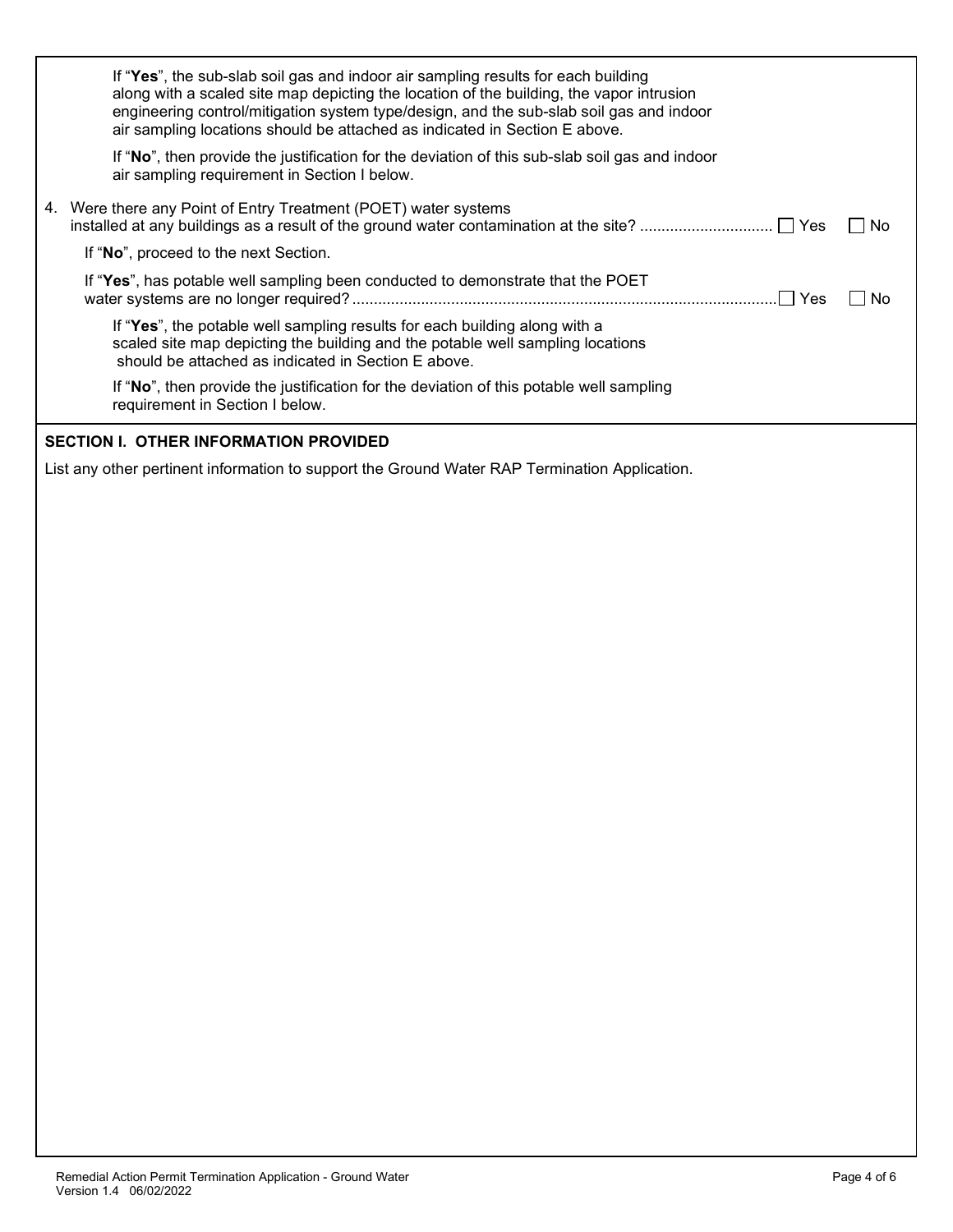| Full Legal Name of the Person Responsible for Conducting the Remediation:                                                                                                                                                              |                                                                                                                      | SECTION J. PERSON RESPONSIBLE FOR CONDUCTING THE REMEDIATION INFORMATION AND CERTIFICATION                                                                                                                                                                                                                                                                                                                                                                                                                                          |  |
|----------------------------------------------------------------------------------------------------------------------------------------------------------------------------------------------------------------------------------------|----------------------------------------------------------------------------------------------------------------------|-------------------------------------------------------------------------------------------------------------------------------------------------------------------------------------------------------------------------------------------------------------------------------------------------------------------------------------------------------------------------------------------------------------------------------------------------------------------------------------------------------------------------------------|--|
|                                                                                                                                                                                                                                        |                                                                                                                      |                                                                                                                                                                                                                                                                                                                                                                                                                                                                                                                                     |  |
|                                                                                                                                                                                                                                        |                                                                                                                      |                                                                                                                                                                                                                                                                                                                                                                                                                                                                                                                                     |  |
|                                                                                                                                                                                                                                        |                                                                                                                      |                                                                                                                                                                                                                                                                                                                                                                                                                                                                                                                                     |  |
|                                                                                                                                                                                                                                        |                                                                                                                      |                                                                                                                                                                                                                                                                                                                                                                                                                                                                                                                                     |  |
|                                                                                                                                                                                                                                        |                                                                                                                      |                                                                                                                                                                                                                                                                                                                                                                                                                                                                                                                                     |  |
| Email Address: New York Street, New York Street, New York Street, New York Street, New York Street, New York Street, New York Street, New York Street, New York Street, New York Street, New York Street, New York Street, New         |                                                                                                                      |                                                                                                                                                                                                                                                                                                                                                                                                                                                                                                                                     |  |
|                                                                                                                                                                                                                                        |                                                                                                                      | This certification shall be signed by the person responsible for conducting the remediation who is submitting this notification<br>in accordance with Administrative Requirements for the Remediation of Contaminated Sites rule at N.J.A.C. 7:26C-1.5(a).                                                                                                                                                                                                                                                                          |  |
| all attached documents, and that based on my inquiry of those individuals immediately responsible for obtaining the<br>that if I knowingly direct or authorize the violation of any statute, I am personally liable for the penalties. |                                                                                                                      | I certify under penalty of law that I have personally examined and am familiar with the information submitted herein, including<br>information, to the best of my knowledge, I believe that the submitted information is true, accurate and complete. I am aware<br>that there are significant civil penalties for knowingly submitting false, inaccurate or incomplete information and that I am<br>committing a crime of the fourth degree if I make a written false statement which I do not believe to be true. I am also aware |  |
|                                                                                                                                                                                                                                        |                                                                                                                      |                                                                                                                                                                                                                                                                                                                                                                                                                                                                                                                                     |  |
|                                                                                                                                                                                                                                        |                                                                                                                      |                                                                                                                                                                                                                                                                                                                                                                                                                                                                                                                                     |  |
|                                                                                                                                                                                                                                        | Representative Last Name: ____________________________                                                               |                                                                                                                                                                                                                                                                                                                                                                                                                                                                                                                                     |  |
|                                                                                                                                                                                                                                        |                                                                                                                      |                                                                                                                                                                                                                                                                                                                                                                                                                                                                                                                                     |  |
|                                                                                                                                                                                                                                        |                                                                                                                      |                                                                                                                                                                                                                                                                                                                                                                                                                                                                                                                                     |  |
| City/Town:                                                                                                                                                                                                                             | State:                                                                                                               | Zip Code:                                                                                                                                                                                                                                                                                                                                                                                                                                                                                                                           |  |
| Email Address:                                                                                                                                                                                                                         |                                                                                                                      |                                                                                                                                                                                                                                                                                                                                                                                                                                                                                                                                     |  |
| This certification shall be signed by the person who owns the site and is submitting this notification in accordance with<br>Administrative Requirements for the Remediation of Contaminated Sites rule at N.J.A.C. 7:26C-1.5(a).      |                                                                                                                      |                                                                                                                                                                                                                                                                                                                                                                                                                                                                                                                                     |  |
| all attached documents, and that based on my inquiry of those individuals immediately responsible for obtaining the<br>that if I knowingly direct or authorize the violation of any statute, I am personally liable for the penalties. |                                                                                                                      | I certify under penalty of law that I have personally examined and am familiar with the information submitted herein, including<br>information, to the best of my knowledge, I believe that the submitted information is true, accurate and complete. I am aware<br>that there are significant civil penalties for knowingly submitting false, inaccurate or incomplete information and that I am<br>committing a crime of the fourth degree if I make a written false statement which I do not believe to be true. I am also aware |  |
| Signature:                                                                                                                                                                                                                             |                                                                                                                      |                                                                                                                                                                                                                                                                                                                                                                                                                                                                                                                                     |  |
| Name/Title:                                                                                                                                                                                                                            | <u> 2000 - Jan James James James James James James James James James James James James James James James James J</u> |                                                                                                                                                                                                                                                                                                                                                                                                                                                                                                                                     |  |
| Completed forms should be sent to:                                                                                                                                                                                                     |                                                                                                                      |                                                                                                                                                                                                                                                                                                                                                                                                                                                                                                                                     |  |
| Bureau of Case Assignment & Initial Notice<br>Site Remediation Program<br>NJ Department of Environmental Protection<br>401-05H                                                                                                         |                                                                                                                      |                                                                                                                                                                                                                                                                                                                                                                                                                                                                                                                                     |  |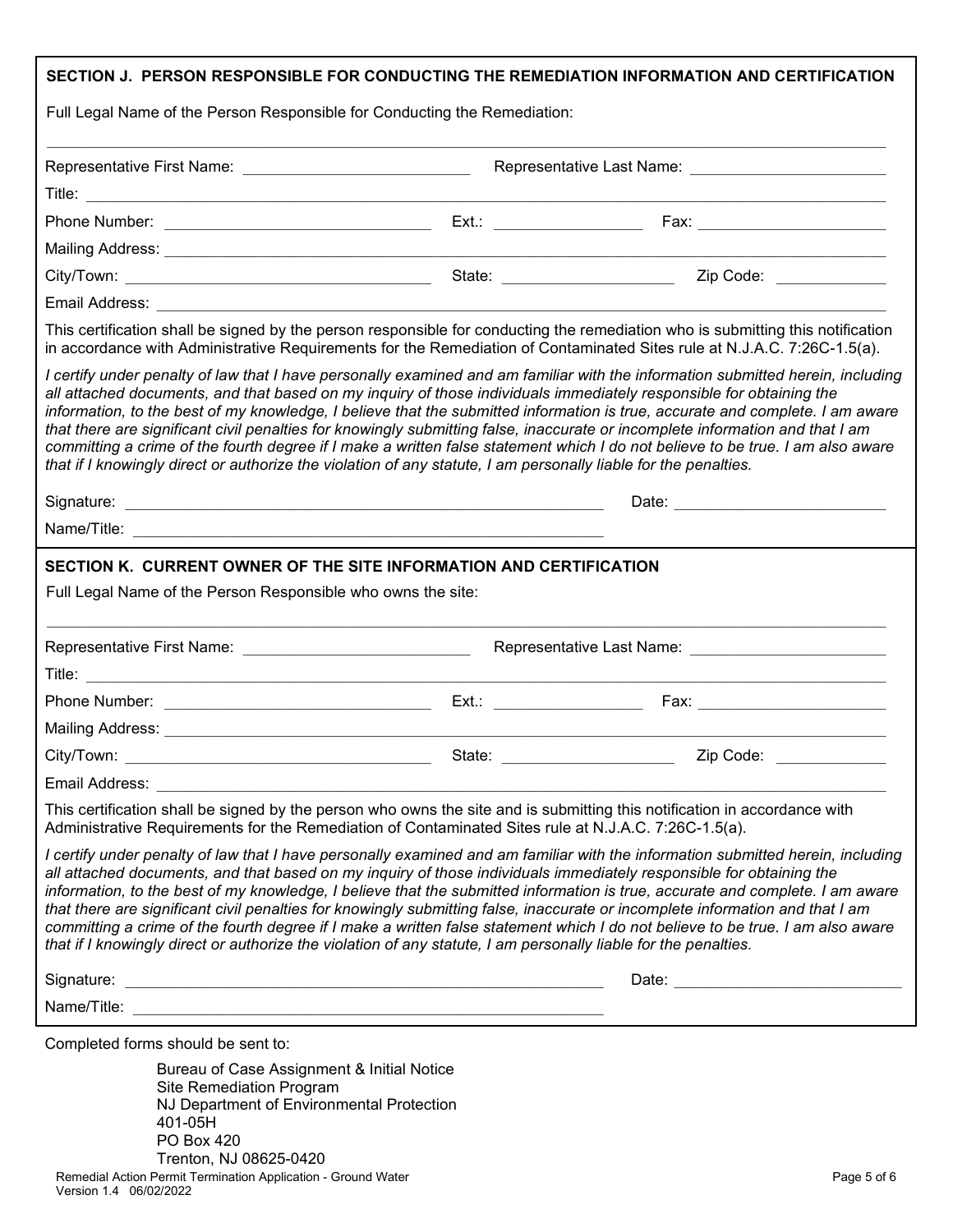| SECTION L. LICENSED SITE REMEDIATION PROFESSIONAL INFORMATION AND STATEMENT                                                                                                                                                    |                                                                                                                                                                                                                                                                                                                                                                                                                                                                                                                                                                                                                                                                                                                                                                                                                                                                                                                                                                                                                                                                                                                                |
|--------------------------------------------------------------------------------------------------------------------------------------------------------------------------------------------------------------------------------|--------------------------------------------------------------------------------------------------------------------------------------------------------------------------------------------------------------------------------------------------------------------------------------------------------------------------------------------------------------------------------------------------------------------------------------------------------------------------------------------------------------------------------------------------------------------------------------------------------------------------------------------------------------------------------------------------------------------------------------------------------------------------------------------------------------------------------------------------------------------------------------------------------------------------------------------------------------------------------------------------------------------------------------------------------------------------------------------------------------------------------|
| LSRP ID Number: ___________________________                                                                                                                                                                                    |                                                                                                                                                                                                                                                                                                                                                                                                                                                                                                                                                                                                                                                                                                                                                                                                                                                                                                                                                                                                                                                                                                                                |
|                                                                                                                                                                                                                                |                                                                                                                                                                                                                                                                                                                                                                                                                                                                                                                                                                                                                                                                                                                                                                                                                                                                                                                                                                                                                                                                                                                                |
|                                                                                                                                                                                                                                |                                                                                                                                                                                                                                                                                                                                                                                                                                                                                                                                                                                                                                                                                                                                                                                                                                                                                                                                                                                                                                                                                                                                |
|                                                                                                                                                                                                                                |                                                                                                                                                                                                                                                                                                                                                                                                                                                                                                                                                                                                                                                                                                                                                                                                                                                                                                                                                                                                                                                                                                                                |
|                                                                                                                                                                                                                                | State: ______________________<br>Zip Code: ___________________                                                                                                                                                                                                                                                                                                                                                                                                                                                                                                                                                                                                                                                                                                                                                                                                                                                                                                                                                                                                                                                                 |
| Email Address: Web and the Contract of the Contract of the Contract of the Contract of the Contract of the Contract of the Contract of the Contract of the Contract of the Contract of the Contract of the Contract of the Con |                                                                                                                                                                                                                                                                                                                                                                                                                                                                                                                                                                                                                                                                                                                                                                                                                                                                                                                                                                                                                                                                                                                                |
| N.J.S.A. 58:10B-1.3b(1) and (2).                                                                                                                                                                                               | This statement shall be signed by the LSRP who is submitting this notification in accordance with N.J.S.A. 58:10C-14, and                                                                                                                                                                                                                                                                                                                                                                                                                                                                                                                                                                                                                                                                                                                                                                                                                                                                                                                                                                                                      |
| reports related thereto.                                                                                                                                                                                                       | (1) I certify, as a Licensed Site Remediation Professional authorized pursuant to N.J.S.A. 58:10C-1 et seq. to conduct<br>business in New Jersey, that for the remediation described in this submission, and all attachments included in this<br>submission, I personally: Managed, supervised, or performed the remediation conducted at this site that is described in<br>this submission, and all attachments included in this submission; and/or periodically reviewed and evaluated the work<br>performed by other persons that forms the basis for the information in this submission; and/or completed the work of<br>another site remediation professional, licensed or not, after having: (1) reviewed all available documentation on which I<br>relied; (2) conducted a site visit and observed the then-current conditions and verified the status of as much of the work<br>as was reasonably observable; and (3)concluded, in the exercise of my independent professional judgment, that there<br>was sufficient information upon which to complete any additional phase of remediation and prepare workplans and |
| $(2)$ I certify:                                                                                                                                                                                                               |                                                                                                                                                                                                                                                                                                                                                                                                                                                                                                                                                                                                                                                                                                                                                                                                                                                                                                                                                                                                                                                                                                                                |
| That I have read this submission and all attachments to this submission;<br>$\bullet$<br>$\bullet$<br>remediation professionals provided in N.J.S.A. 58:10C-16;<br>$\bullet$                                                   | That in performing the professional services as the licensed site remediation professional for the entire site or each<br>area of concern, I adhered to the professional conduct standards and requirements governing licensed site<br>That the remediation conducted at the entire site or each area of concern, that is described in this submission and<br>all attachments to this submission, was conducted pursuant to and in compliance with the remediation requirements                                                                                                                                                                                                                                                                                                                                                                                                                                                                                                                                                                                                                                                |
| in N.J.S.A. 58:10C-14.c;<br>and                                                                                                                                                                                                | That the remediation described in this submission, and all attachments to this submission, was conducted pursuant<br>to and in compliance with the regulations of the Site Remediation Professional Licensing Board at N.J.A.C. 7:26I;                                                                                                                                                                                                                                                                                                                                                                                                                                                                                                                                                                                                                                                                                                                                                                                                                                                                                         |
| complete.                                                                                                                                                                                                                      | That the information contained in this submission and all attachments to this submission is true, accurate, and                                                                                                                                                                                                                                                                                                                                                                                                                                                                                                                                                                                                                                                                                                                                                                                                                                                                                                                                                                                                                |
| and the environment.                                                                                                                                                                                                           | (3) I certify, when this submission includes a response action outcome, that the entire site or each area of concern has been<br>remediated in compliance with all applicable statutes, rules, and regulations and is protective of public health and safety                                                                                                                                                                                                                                                                                                                                                                                                                                                                                                                                                                                                                                                                                                                                                                                                                                                                   |
| the Board or the Department have provided to me.                                                                                                                                                                               | (4) I certify that no other person is authorized or able to use any password, encryption method, or electronic signature that                                                                                                                                                                                                                                                                                                                                                                                                                                                                                                                                                                                                                                                                                                                                                                                                                                                                                                                                                                                                  |
| (5) I certify that I understand and acknowledge that:<br>more than \$75,000 per day of violation, or by imprisonment, or both.                                                                                                 | If I knowingly make a false statement, representation, or certification in any document or information I submit to the<br>Department I may be subject to civil and administrative enforcement pursuant to N.J.S.A. 58:10C-17.a.1(a)through<br>(f) by the Board, including but not limited to license suspension, revocation, or denial of renewal; and<br>If I purposely, knowingly, or recklessly make a false statement, representation, or certification in any application,<br>form, record, document or other information submitted to the Department or required to be maintained pursuant to<br>the Site Remediation Reform Act, I shall be guilty, upon conviction, of a crime of the third degree and shall,<br>notwithstanding the provisions of subsection b. of N.J.S.2C:43-3, be subject to a fine of not less than \$5,000 nor                                                                                                                                                                                                                                                                                   |
| (6) I certify that I have read this certification prior to signing, certifying, and making this submission.                                                                                                                    |                                                                                                                                                                                                                                                                                                                                                                                                                                                                                                                                                                                                                                                                                                                                                                                                                                                                                                                                                                                                                                                                                                                                |
|                                                                                                                                                                                                                                | Date: ___________________________                                                                                                                                                                                                                                                                                                                                                                                                                                                                                                                                                                                                                                                                                                                                                                                                                                                                                                                                                                                                                                                                                              |
| <b>LSRP Name:</b>                                                                                                                                                                                                              |                                                                                                                                                                                                                                                                                                                                                                                                                                                                                                                                                                                                                                                                                                                                                                                                                                                                                                                                                                                                                                                                                                                                |

Company Name: \_\_\_\_\_\_\_\_\_\_\_\_\_\_\_\_\_\_\_\_\_\_\_\_\_\_\_\_\_\_\_\_\_\_\_\_\_\_\_\_\_\_\_\_\_\_\_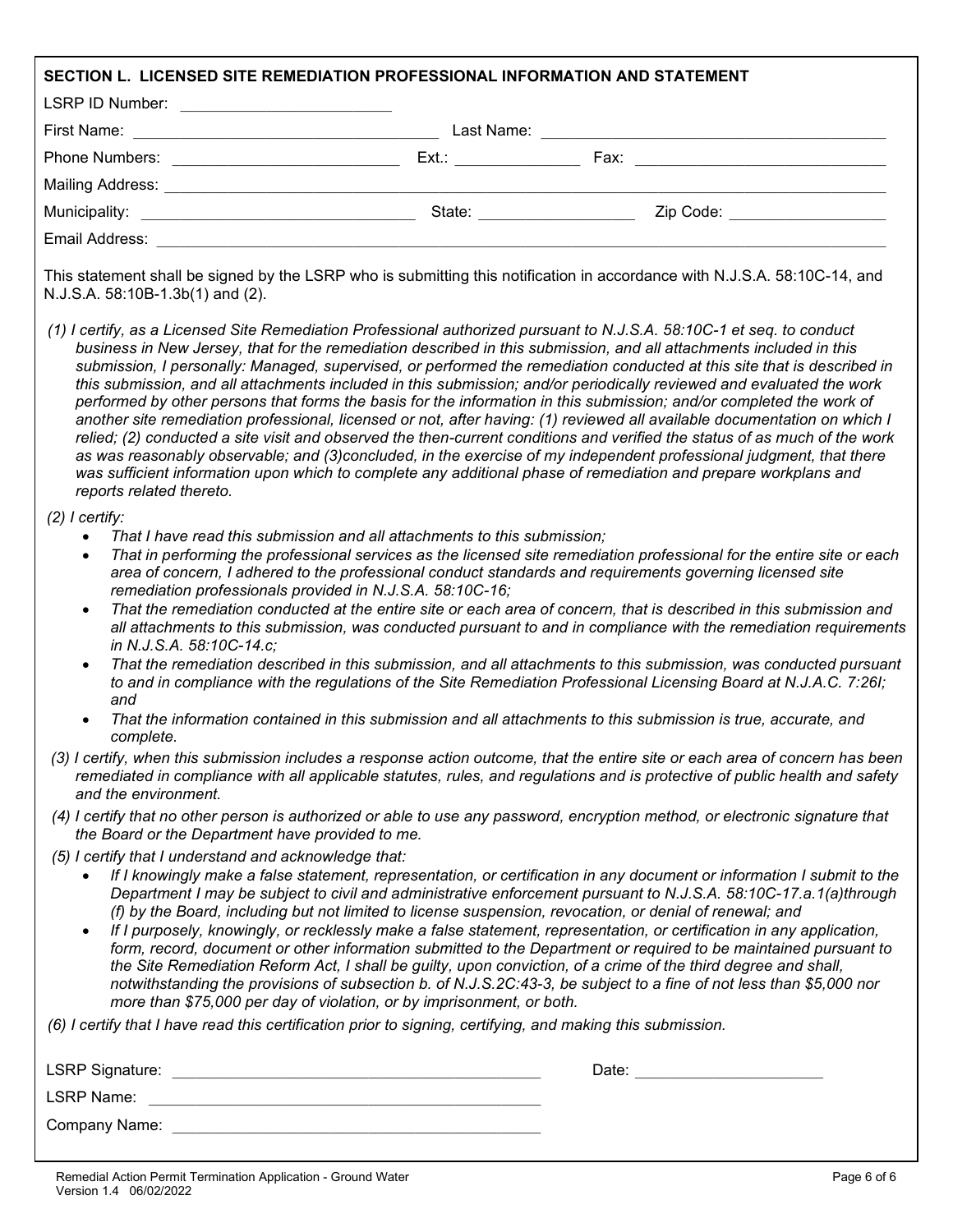## **ADDENDUM A**

## **Additional Persons Responsible for Conducting Remediation**

|                                                                                                                                                                                                                                                                                                                                                                                                                                                                                                                                                                                                                                                                                                                                                                               |  | ADDENDUM TO SECTION C. PERSON RESPONSIBLE FOR CONDUCTING THE REMEDIATION - CO-PERMITTEE |
|-------------------------------------------------------------------------------------------------------------------------------------------------------------------------------------------------------------------------------------------------------------------------------------------------------------------------------------------------------------------------------------------------------------------------------------------------------------------------------------------------------------------------------------------------------------------------------------------------------------------------------------------------------------------------------------------------------------------------------------------------------------------------------|--|-----------------------------------------------------------------------------------------|
|                                                                                                                                                                                                                                                                                                                                                                                                                                                                                                                                                                                                                                                                                                                                                                               |  |                                                                                         |
|                                                                                                                                                                                                                                                                                                                                                                                                                                                                                                                                                                                                                                                                                                                                                                               |  |                                                                                         |
|                                                                                                                                                                                                                                                                                                                                                                                                                                                                                                                                                                                                                                                                                                                                                                               |  |                                                                                         |
|                                                                                                                                                                                                                                                                                                                                                                                                                                                                                                                                                                                                                                                                                                                                                                               |  |                                                                                         |
|                                                                                                                                                                                                                                                                                                                                                                                                                                                                                                                                                                                                                                                                                                                                                                               |  |                                                                                         |
|                                                                                                                                                                                                                                                                                                                                                                                                                                                                                                                                                                                                                                                                                                                                                                               |  |                                                                                         |
|                                                                                                                                                                                                                                                                                                                                                                                                                                                                                                                                                                                                                                                                                                                                                                               |  |                                                                                         |
| □ Check the box if the Additional Person Responsible for Conducting the Remediation is the Primary Contact for Permit<br>Compliance                                                                                                                                                                                                                                                                                                                                                                                                                                                                                                                                                                                                                                           |  |                                                                                         |
| ADDENDUM TO SECTION J. PERSON RESPONSIBLE FOR CONDUCTING THE REMEDIATION INFORMATION AND<br><b>CERTIFICATION</b>                                                                                                                                                                                                                                                                                                                                                                                                                                                                                                                                                                                                                                                              |  |                                                                                         |
| Full Legal Name of the Person Responsible for Conducting the Remediation:                                                                                                                                                                                                                                                                                                                                                                                                                                                                                                                                                                                                                                                                                                     |  |                                                                                         |
|                                                                                                                                                                                                                                                                                                                                                                                                                                                                                                                                                                                                                                                                                                                                                                               |  |                                                                                         |
|                                                                                                                                                                                                                                                                                                                                                                                                                                                                                                                                                                                                                                                                                                                                                                               |  |                                                                                         |
|                                                                                                                                                                                                                                                                                                                                                                                                                                                                                                                                                                                                                                                                                                                                                                               |  |                                                                                         |
|                                                                                                                                                                                                                                                                                                                                                                                                                                                                                                                                                                                                                                                                                                                                                                               |  |                                                                                         |
|                                                                                                                                                                                                                                                                                                                                                                                                                                                                                                                                                                                                                                                                                                                                                                               |  |                                                                                         |
|                                                                                                                                                                                                                                                                                                                                                                                                                                                                                                                                                                                                                                                                                                                                                                               |  |                                                                                         |
|                                                                                                                                                                                                                                                                                                                                                                                                                                                                                                                                                                                                                                                                                                                                                                               |  |                                                                                         |
| This certification shall be signed by the person responsible for conducting the remediation who is submitting this notification in<br>accordance with Administrative Requirements for the Remediation of Contaminated Sites rule at N.J.A.C. 7:26C-1.5(a).                                                                                                                                                                                                                                                                                                                                                                                                                                                                                                                    |  |                                                                                         |
| I certify under penalty of law that I have personally examined and am familiar with the information submitted herein, including<br>all attached documents, and that based on my inquiry of those individuals immediately responsible for obtaining the<br>information, to the best of my knowledge, I believe that the submitted information is true, accurate and complete. I am aware<br>that there are significant civil penalties for knowingly submitting false, inaccurate or incomplete information and that I am<br>committing a crime of the fourth degree if I make a written false statement which I do not believe to be true. I am also aware<br>that if I knowingly direct or authorize the violation of any statute, I am personally liable for the penalties. |  |                                                                                         |
|                                                                                                                                                                                                                                                                                                                                                                                                                                                                                                                                                                                                                                                                                                                                                                               |  |                                                                                         |